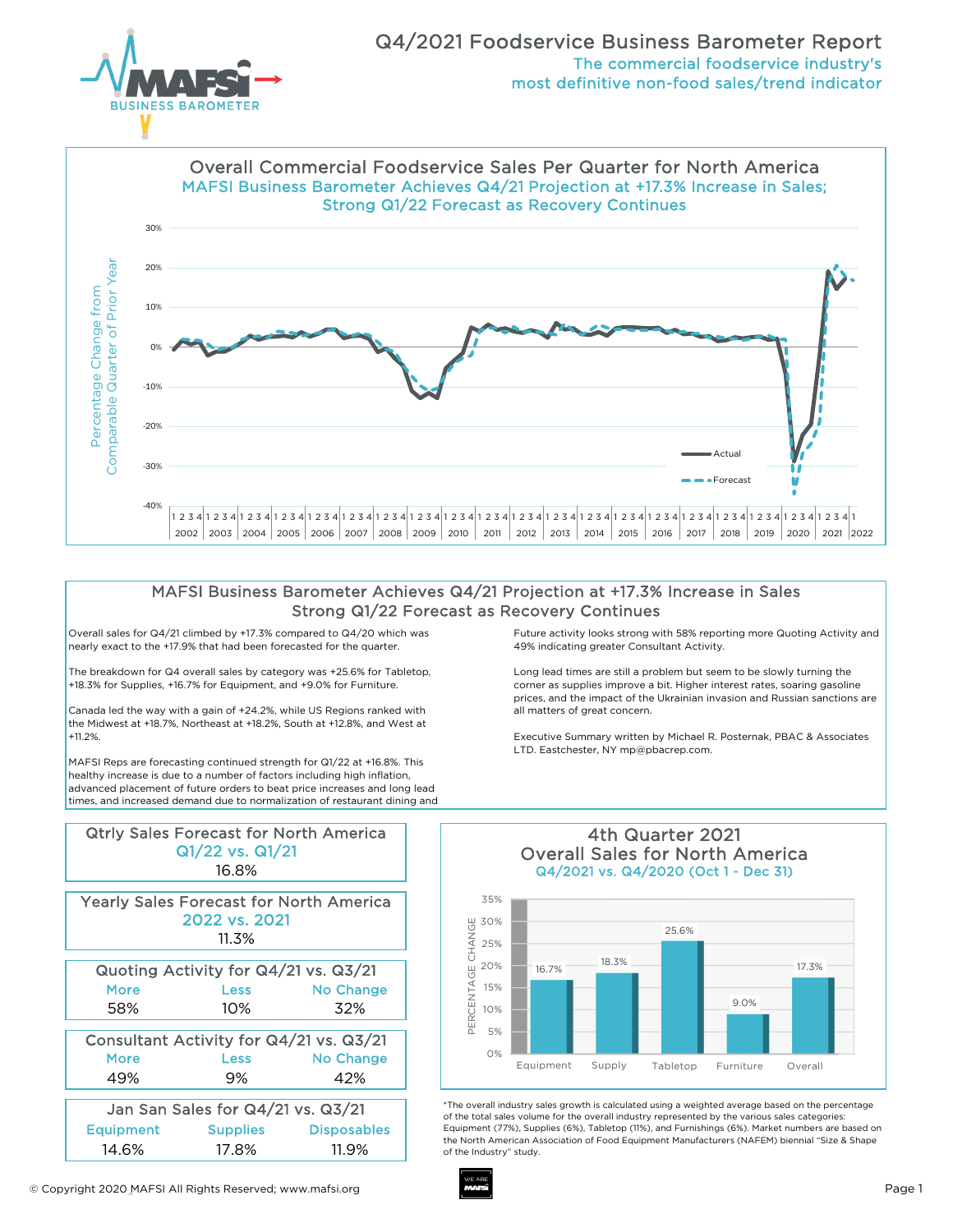



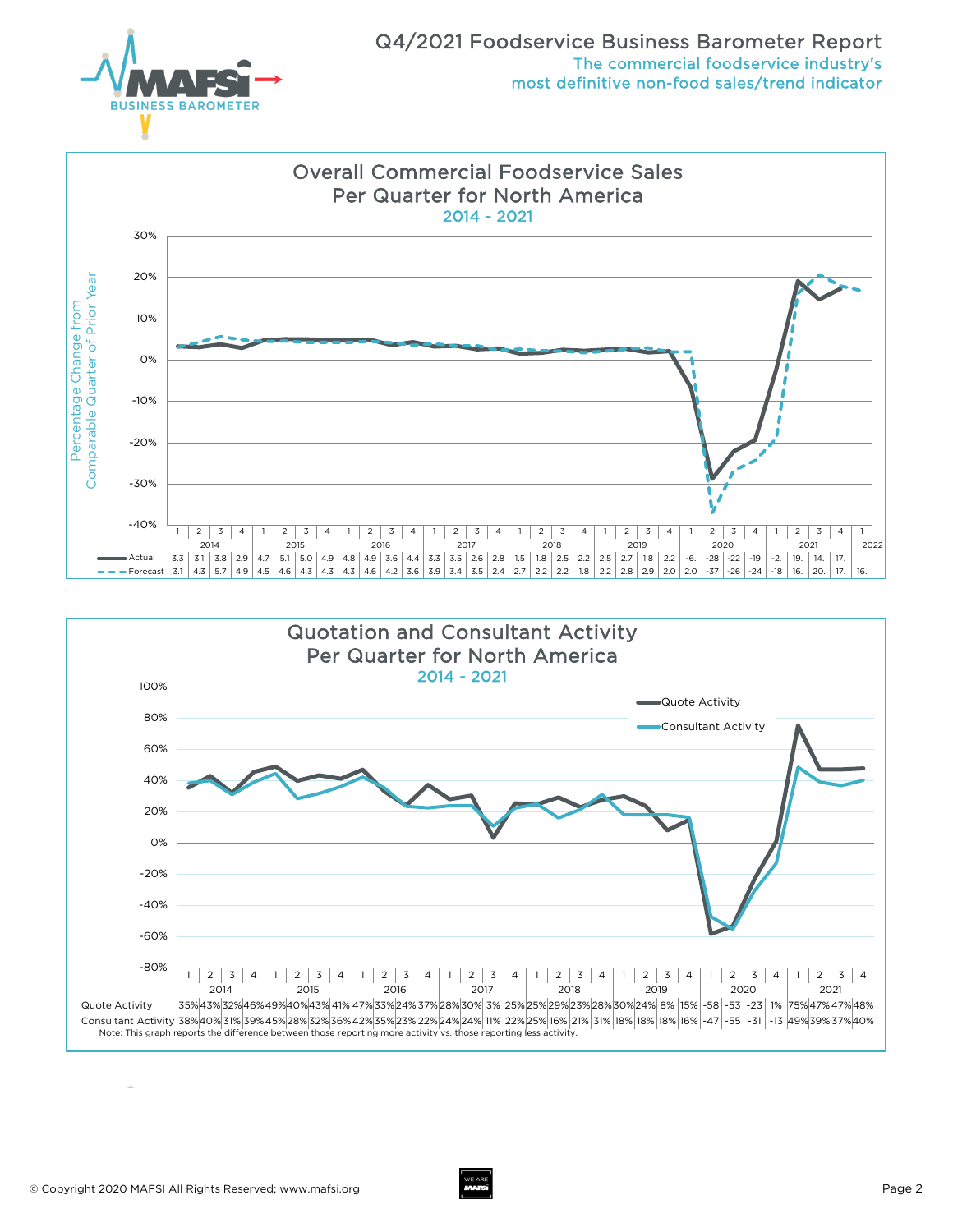



## 4th Quarter 2021 compared to 4th Quarter 2020 (Oct 1 - Dec 31) 4th Quarter 2021 Sales Percentage Change by Region











#### NORTHEAST includes the states:

CT, DC, DE, MA, MD, ME, NH, NJ, NY, PA, RI, VA, VT

## SOUTH includes the states:

AL, AR, FL, GA, LA, MS, NC, OK, SC, TN, TX

MIDWEST includes the states:

IA, IL, IN, KS, KY, MI, MN, MO, ND, NE, OH, W. PA, SD, WI, WV

#### WEST includes the states:

AK, AZ, CA, CO, HI, ID, MT, OR, NM, NV, UT, WA, WY

#### CANADA includes all provinces and territories in Canada.

\*The overall industry sales growth is calculated using a weighted average based on the percentage of the total sales volume for the overall industry represented by the various sales categories: Equipment (77%), Supplies (7%), Tabletop (10%), and Furnishings (6%). Market numbers are based on the North American Association of Food Equipment Manufacturers (NAFEM) biennial "Size & Shape of the Industry" study.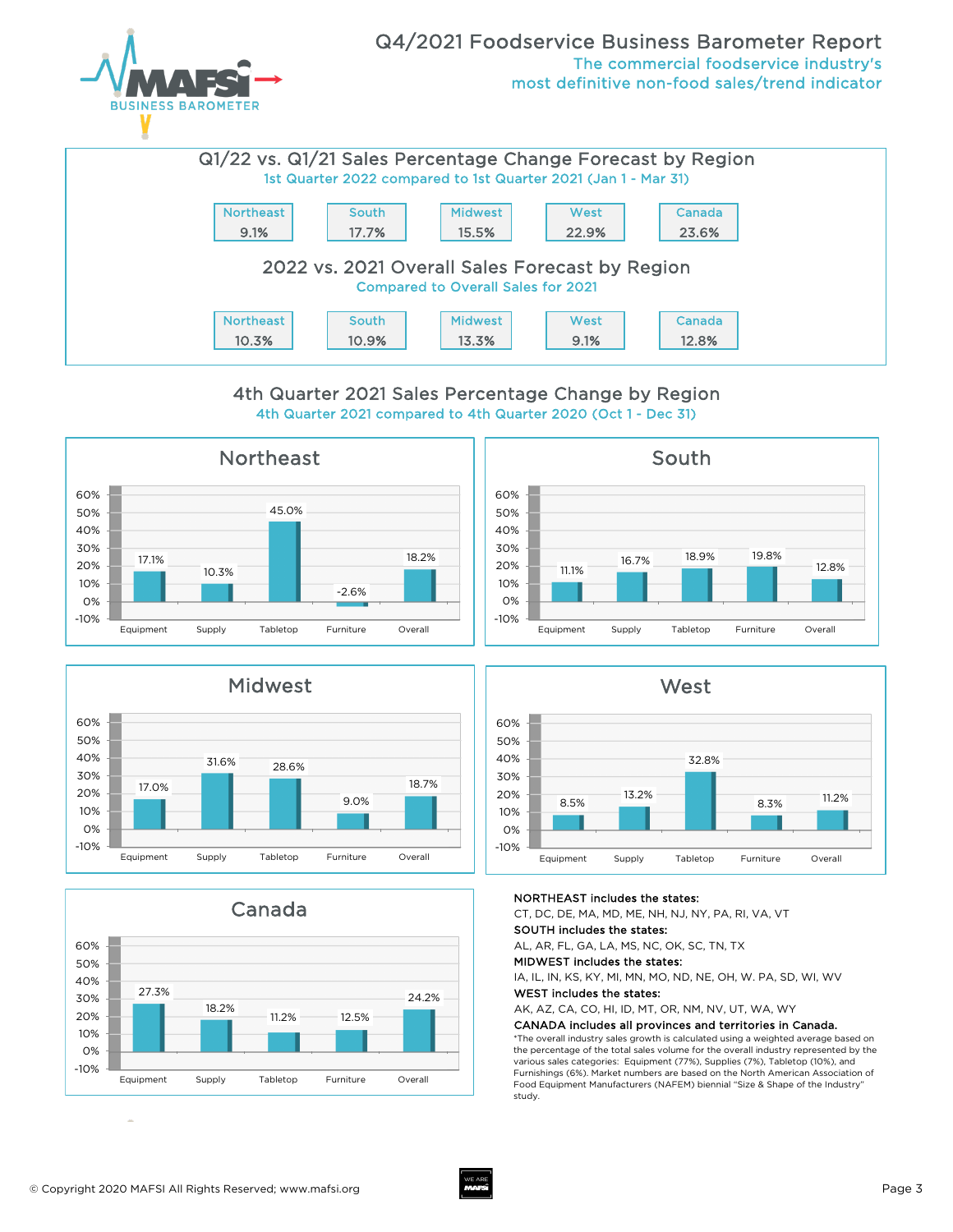



# Equipment Sub-Categories Sales Percent Change by Region 4th Quarter 2021 compared to 4th Quarter 2020 (Oct 1 - Dec 31)



-10% 0% 10% 20% 30% 40% 50% 60%

Primary Cooking Equip.

24.2%

Refrig./ Ice Mach.

-2.6%

Storage/ Handling Equip.

4.7%



#### NORTHEAST includes the states:

CT, DC, DE, MA, MD, ME, NH, NJ, NY, PA, RI, VA, VT

#### SOUTH includes the states:

AL, AR, FL, GA, LA, MS, NC, OK, SC, TN, TX

MIDWEST includes the states:

IA, IL, IN, KS, KY, MI, MN, MO, ND, NE, OH, W. PA, SD, WI, WV

#### WEST includes the states:

AK, AZ, CA, CO, HI, ID, MT, OR, NM, NV, UT, WA, WY

#### CANADA includes all provinces and territories in Canada.

\*The equipment sub-category sales growth is calculated using a weighted average based on the percentage of the equipment sub-category sales volume represented by the various sales categories: Primary Cooking (25%), Refrigeration/Ice Machines (32%), Storage/Handling (9%), Serving (16%), Food Prep (7%), Warewashing (11%) from the (NAFEM) biennial "Size & Shape of the Industry" study. Ventilation not weighted.

Equip. Canada

Serving/ Holding

**West** 

Food Prep. Equip.

9.2% 8.3% 7.2%

Washing/ Waste Handling Equip.

Ventilation Equipment

0.8%



PLEASE NOTE: The Business Barometer Report is compiled for the exclusive use of the participating companies and MAFSI members. Oral or written disclosure or publication of the confidential aggregate report, in whole or in part, by the participating companies or MAFSI staff to anyone other than authorized participating companies is expressly prohibited.

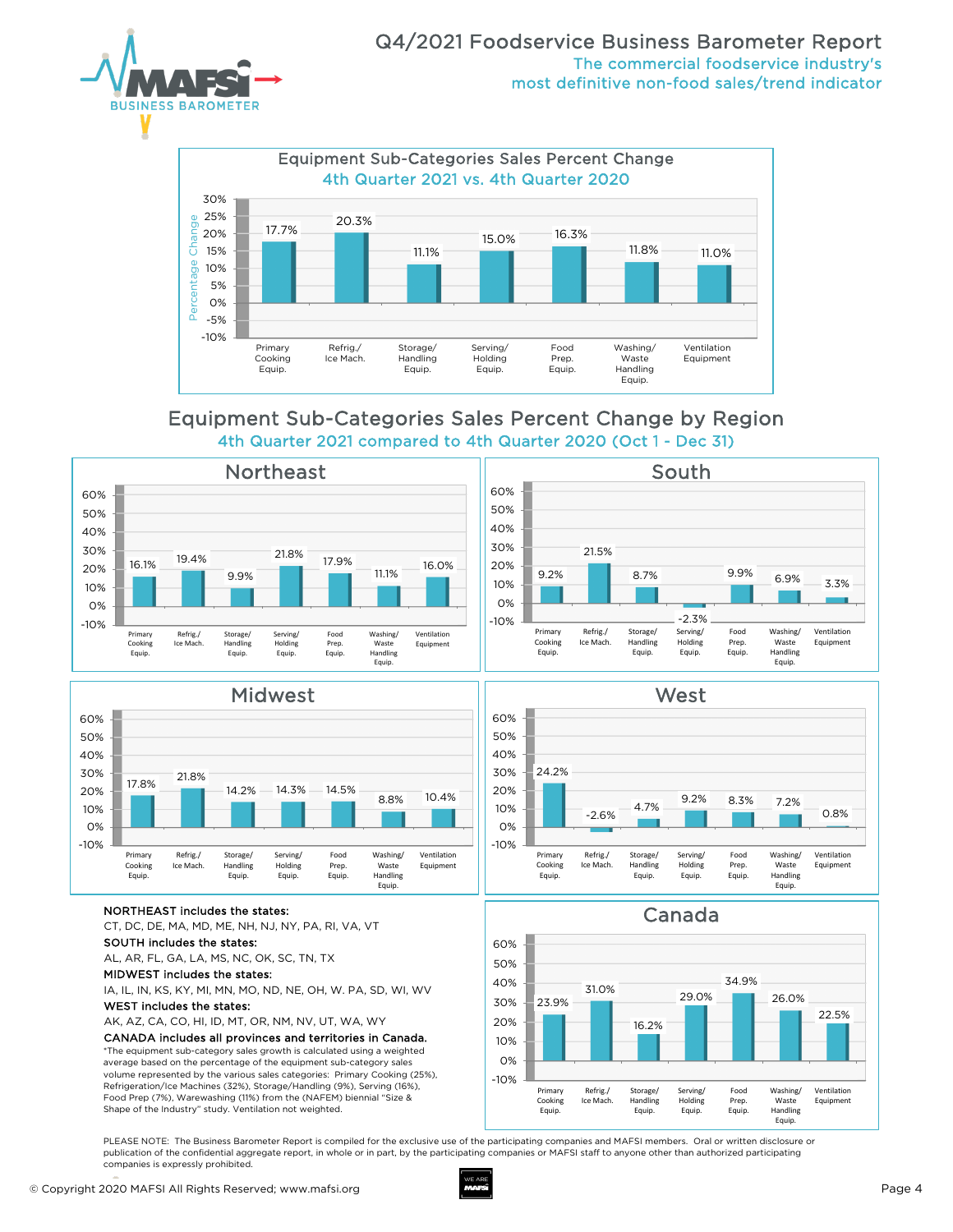

## Q4/2021 Foodservice Business Barometer Report The commercial foodservice industry's most definitive non-food sales/trend indicator

# Category Product List

| <b>MAIN CATEGORIES</b>                                                                                                                                        |                                                                                                                                                                                                                                                                                                                                                                                                                                       |  |  |  |
|---------------------------------------------------------------------------------------------------------------------------------------------------------------|---------------------------------------------------------------------------------------------------------------------------------------------------------------------------------------------------------------------------------------------------------------------------------------------------------------------------------------------------------------------------------------------------------------------------------------|--|--|--|
| Equipment<br>Please note: as of Q315, "Thermometers and<br>Temperature Monitoring Devices" (previously in<br>Food Preparation Equipment) are now in Supplies. | Food Preparation Equipment, Janitorial & Sanitation Equipment, Primary Cooking Equipment,<br>Refrigeration & Ice Machines, Serving & Holding Equipment, Storage & Handling Equipment, Ventilation,<br>Warewashing, Waste Handling Equipment                                                                                                                                                                                           |  |  |  |
| Supplies<br>Please note: as of Q315, "Menu and Message<br>Boards" (previously calculated in Supplies) are<br>now in Furniture.                                | Barware, Bakeware, Bins, Bus/Tote Boxes, Buckets (Ice & Wine), Buffetware, Can Openers, Chef<br>Apparel/Shoes, Cleaning Tools, Colanders, Cookware/Pans/Pots, Cutting Boards, Knives/Cutlery<br>Blocks/Sharpeners, Mixing Bowls, Storage Containers, Thermometers/Temperature Measurement/Food<br>Safety, Textiles (Kitchen), Utensils/Tools (Kitchen)                                                                                |  |  |  |
| Tabletop                                                                                                                                                      | Baskets, Beverage Pitchers/Servers, Candle Holders/Lamps, Candle & Chafing Fuel, Carafes/Decanters,<br>Chafers, Covers, Dinnerware, Drinkware, Flatware, Glassware/Stemware, Linens (Napkins &<br>Tablecloths/Covers), Menu Covers, Salt & Pepper Shakers, Serving Bowls/Plates, Servingware, Trays, Tray<br>Stands                                                                                                                   |  |  |  |
| Furniture                                                                                                                                                     | Bars (Stationary & Mobile), Benches, Booths, Cabinets (Decor), Chairs, Coat Racks, Drive -Thru/Pass-Thru<br>Windows, Heaters (Patio/Outdoor), Hostess Stands, Menu/Message Boards, Railings & Railings Fittings,<br>Signs/Signage, Stools, Tables, Table Bases, Table Tops, Umbrellas                                                                                                                                                 |  |  |  |
| <b>SUB-CATEGORIES</b>                                                                                                                                         |                                                                                                                                                                                                                                                                                                                                                                                                                                       |  |  |  |
| <b>Primary Cooking Equipment</b>                                                                                                                              | Braising Pans, Broilers, Charbroilers, Cook-Chill Systems, Fryers, Griddles, Grills, Hot Dog Grills/Rollers,<br>Microwaves, Oil Filtration Systems, Ovens, Panini Grills, Pasta Cookers, Ranges, Rice Cookers, Smokers,<br>Steam Jacketed Kettles, Steamers, Tilting Skillets, Toasters, Waffle Bakers/Crepe Equipment                                                                                                                |  |  |  |
| Refrigeration & Ice Machines                                                                                                                                  | Air Curtains, Blast Chillers, Compressors, Condensers & Evaporators, Coolers, Doors (Walk-In/Insulated),<br>Drop-In Pan Chillers, Freezers, Ice Cream Cabinets, Ice Machines, Refrigeration, Slush/Smoothie Machines,<br>Soft-Serve Ice Cream/Yogurt Machines, Water Filter Systems                                                                                                                                                   |  |  |  |
| Storage & Handling Equipment                                                                                                                                  | Cabinets, Carts, Conveyor Systems, Covers, Dispensers (non-food), Dollies (Can, Dish, Rack), Food &<br>Ingredient Canisters & Containers, Hand Trucks/Utility Trucks, Meal Delivery Systems, Racks, Receiving<br>Scales, Shelving, Work Tables (Bakers, Cooks, Makeup, Prep, etc.)                                                                                                                                                    |  |  |  |
| Serving & Holding Equipment                                                                                                                                   | Beer Systems, Beverage Dispensers, Carving Stations, Coffee Equipment, Display/Merchandisers, Food<br>Dispensers, Food Shields, Heat Lamps, Kiosks/Mobile Serving Units, Salad/Food Bars, Serving/Buffet<br>Lines, Serving Carts, Soda Fountains, Soup Kettles/Servers, Steam Tables/Hot-Food Tables/Bain Marie,<br>Tea Brewers, Warmers                                                                                              |  |  |  |
| <b>Food Preparation Equipment</b>                                                                                                                             | Blenders, Breaders, Bread Slicers, Choppers (Dicers, Graters, Peelers, Non-Bread Slicers), Dough<br>Preparation Equipment, Food Processors, Juice Extractors/Juicing Equipment, Meat Saws, Meat<br>Tenderizers/Marinators, Mixers, Mixer Stands & Tables, Pasta Makers, Popcorn Carts/Machines,<br>Salad/Vegetable Washers & Dryers, Scales, Slicers, Timers, Vacuum-Pack Machines                                                    |  |  |  |
| Warewashing & Waste Handling<br>Equipment<br>Please Note, as of Q416, Sanitation Equipment is<br>included under Janitorial and Sanitation<br>Equipment.       | Booster Heaters, Can & Bottle Crushers, Can Washers, Drainboards, Faucets/Spray Units/Washers/Hoses,<br>Flatware-Handling/Recovery Systems, Floor Troughs & Drains, Mats (Anti-Fatigues, Bar, Rubber, etc.),<br>Pulpers & De-Water Equipment, Racks (Warewashing/Dishwashing Racks), Sinks, Tables (Dish),<br>Warewashing/Dishwashing Machines, Waste Bins/Recycling, Waste Compactors, Waste Disposal<br>Systems                     |  |  |  |
| Ventilation                                                                                                                                                   | Appliance Connectors, Grease/Exhaust Filters, Grease Interceptors, Fire Suppression Systems/Fire<br>Extinguishers, HVAC - Exhaust Systems, Fans, Utility Distribution Systems, Ventilation & Hoods                                                                                                                                                                                                                                    |  |  |  |
| <b>Janitorial &amp; Sanitation Lines</b>                                                                                                                      |                                                                                                                                                                                                                                                                                                                                                                                                                                       |  |  |  |
| New!<br>Janitorial<br>& Sanitation Equipment                                                                                                                  | Air Blowers/Carpet Dryers, Air Filtration Equipment, Bathroom Faucets and Faucet Systems, Bathroom<br>Stall Doors, Dehumidifying Equipment, Eye Wash Stations, Pressure Washing Systems, Restroom<br>Partitions/Stalls, Floor Scrubbers, Sinks, Toilets, Toilet Flushing Systems, Urinals                                                                                                                                             |  |  |  |
| New!<br>Janitorial<br>& Sanitation Supplies                                                                                                                   | Baby Changing Stations, Brooms, Dusts Mops, etc., Brushes (Equipment Cleaning Brushes, Scouring Pads,<br>etc.), Carpet Sweepers, Vacuums, Floor & Carpet Care Products, Carts (Janitorial), Cloths Microfiber,<br>Hand Dryers, Mops, Buckets & Pails, Odor Control Chemicals & Devices, Paper Towel Dispensers, Soaps<br>and Hand Sanitizers, Soap Dispensers, Stall Storage Systems, Toilet Paper and Sanitary Dispensers            |  |  |  |
| New!<br>Disposables                                                                                                                                           | Disposable: Catering Trays and Serving Ware, Cloths Non-Woven, Concession Food Bags, Eco-Friendly<br>Cups, Bowls, Flatware, Lids and Plates, Deli Food Safety Labels, Food Trays & Lids, Foam Food Cups,<br>Bowls and Plates, Gloves, Garbage Bags, Paper Napkins, Paper Cups, Lids and Plates, Placemats<br>(Disposable), Plastic Barware, Plastic Cups, Plates and Lids, Plastic Flatware, Take-Out Containers, Trash<br>Can Liners |  |  |  |

 $\sim$